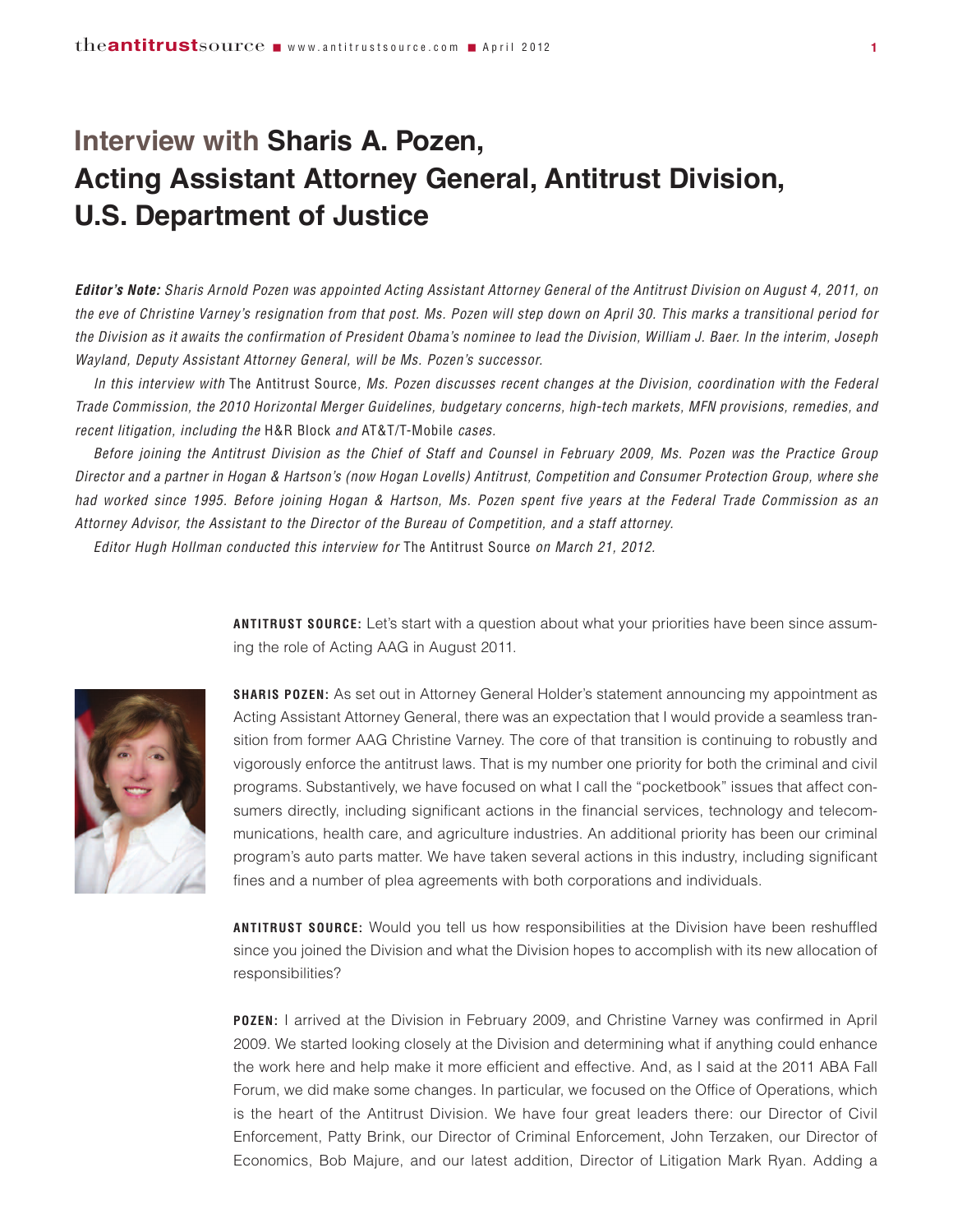Litigation Director covering both civil and criminal litigation was a significant change. Mark is a terrific resource for our litigators and will help ensure our litigation capabilities are "institutionalized" across the Division. The enhanced Office of Operations helps the Division work efficiently and effectively, which is increasingly important in an environment of shrinking budgets and resources.

Another significant addition is the Office of General Counsel that Bob Kramer leads. Bob is a Division veteran and previously served as the Director of Operations. He agreed to become the General Counsel and now heads a multifaceted General Counsel's Office. The idea was to have one repository within the Division for issues that had wide-ranging impact, particularly those kinds of legal issues that affect both our criminal and civil program. He works across all parts of the Division and liaises with the Federal Trade Commission's General Counsel's Office. He also has two Assistant General Counsel, one for criminal issues and one for civil issues.

The General Counsel's Office also manages consent order compliance. Traditionally, that responsibility had been handled by the lawyers in the section that brought the enforcement matter. We moved the coordination of that effort to the General Counsel's Office so that we could more systematically track compliance with all Division decrees. Bob has been serving as General Counsel for almost two years now. Another change was hiring an experienced litigator as Deputy Assistant Attorney General for litigation. Our first was Bill Cavanaugh, and now Joe Wayland is our DAAG for litigation. Both are members of the American College of Trial Lawyers. It's unusual, not just in the Antitrust Division but in the Department of Justice in general, to have a DAAG who actually litigates and is the lead attorney on a trial team. Joe was our lead attorney on *H&R Block* and on *AT&T*. <sup>1</sup> To have that caliber of trial lawyer working with our staff, many of whom are experienced litigators themselves, is important to our successes. **ANTITRUST SOURCE:** We'd like to turn now to the 2010 Horizontal Merger Guidelines. You commented in a speech at last year's ABA Antitrust Fall Forum that the Guidelines are a "building block to create ever more clarity and certainty for businesses." Now that the final Guidelines have been around for more than a year, how do you think they have been received? **POZEN:** Let me start with some background. We first set out to determine whether the Guidelines, *[W]e have focused on what I call the "pocketbook" issues that affect consumers directly, including significant actions in the financial services, technology and telecommunications, health care, and agriculture industries.*

which hadn't been updated for seventeen years, needed to be revised. We went through a process soliciting views from a wide variety of sources, and it was unanimous we should update them. We worked collaboratively and effectively with the FTC to do that. The revised Guidelines describe what we were already doing at each agency—assessing competitive effects by looking closely at the facts of each transaction and using a number of different economic tools to evaluate those likely effects. We also adjusted the description of HHI thresholds based on our actual practice.

The revised Guidelines have been very well received. One marker is the *H&R Block* decision. Judge Howell wrote an eighty-plus page decision citing extensively to the revised Horizontal Merger Guidelines. In terms of private practitioners, those in the circle of antitrust lawyers who appear regularly before the agencies already know how we conduct our analyses and the range of economic tools we use to analyze competitive effects. But my sense is that the increased transparency in the revised Guidelines has assisted businesses and lawyers who aren't before us reg-

<sup>1</sup> United States v. H&R Block, Inc., Civ. Action No. 11-00948 (BAH), 2011 U.S. Dist. LEXIS 130219 (D.D.C. Nov. 10, 2011); Complaint, United States v. AT&T Inc., Case: 1:11-cv-01560 (D.D.C. Aug. 31, 2011), *available at* http://www.justice.gov/atr/cases/f274600/274613.htm.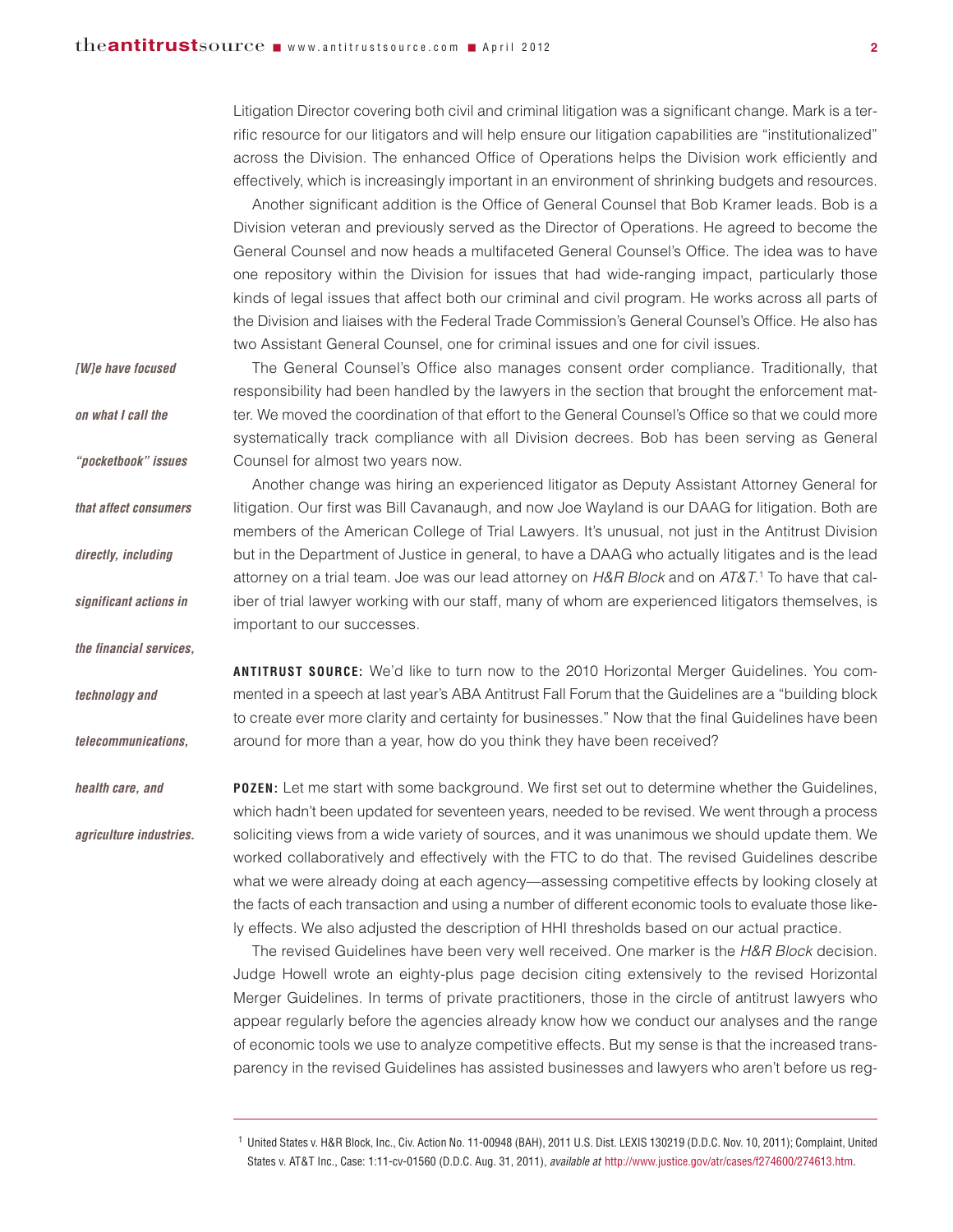*[W]e approached . . .*

*field remained open*

*yet avoiding overly*

ularly. The revised Guidelines are also important on the international front. They are a ready and accessible guide for emerging authorities as to how merger analysis is conducted in the United States. Although there were some concerns expressed regarding unilateral effects and product market definition when we first issued the revised Guidelines, they've been put to rest by our applications of the Guidelines and, more importantly, by court treatment and acceptance of them.

**ANTITRUST SOURCE:** One of the main features of the 2010 Guidelines is the statement that merger analysis "need not start with market definition." But the Division in every one of its complaints since the release of the 2010 Guidelines has stuck to a traditional market definition analysis. As you said, the court in the *H&R Block* case also extensively quoted the 2010 Guidelines and performed a traditional market analysis. When do you expect the Division or courts will move away from a traditional market analysis?

**POZEN:** Carl Shapiro talked about this at the Fall Forum in 2010, and he hit the nail on the head on that question. The idea behind the revisions was providing increased transparency into how we conduct merger analyses and how we go about determining whether a merger violates Section 7 of the Clayton Act. When we go forward and plead a case in court, the Division will continue to plead a product market. That is what courts expect to see, and that's what our complaints include. How we plead a case in court in a complaint so that judges and defendants can understand and apply the law is one thing. How we conduct our analyses internally and evaluate competitive effects is another. *cases with a scalpel as opposed to a blunt instrument, seeking to ensure that the playing*

> **ANTITRUST SOURCE:** You also noted in your 2011 Antitrust Fall Forum speech that the Guidelines reflect what has been Division practice for years. Do you see any areas in need of improvement?

**POZEN:** One can always improve—for example, if we can get better data, if we can get better computers to analyze the data. And new analytical tools may come to light that we need to describe or test. So while we can always improve in our specific application of those principles to any particular matter or add a description of any new tools or analysis we're employing in our review, the Guidelines themselves are solid. One final bit of background on the Guidelines is that we put them out in draft and solicited comments on them. The final version reflects a lot of input from a broad range of stakeholders. *interfering with the market.*

> **ANTITRUST SOURCE:** Shifting from horizontal merger analysis to vertical mergers, the Division has brought a number of high-profile vertical merger cases recently, including Comcast/NBCU, LiveNation/Ticketmaster, and Google/ITA. Yet the DOJ and FTC have not put out official guidelines for vertical mergers since 1984. Is there any consideration being given to issuing updated vertical merger guidelines?

> **POZEN:** Each of those cases presented its own unique facts, of course. Ticketmaster, for instance, had an important horizontal overlap involving ticket sales, which led to structural divestitures. But it also included a conduct remedy aimed at the vertical issues that case presented. In general, as we described in our competitive impact statements in those matters, we approached those cases with a scalpel as opposed to a blunt instrument, seeking to ensure that the playing field remained open yet avoiding overly interfering with the market. We addressed some of those issues in our revised Guide to Merger Remedies, which clarifies that we generally look for struc-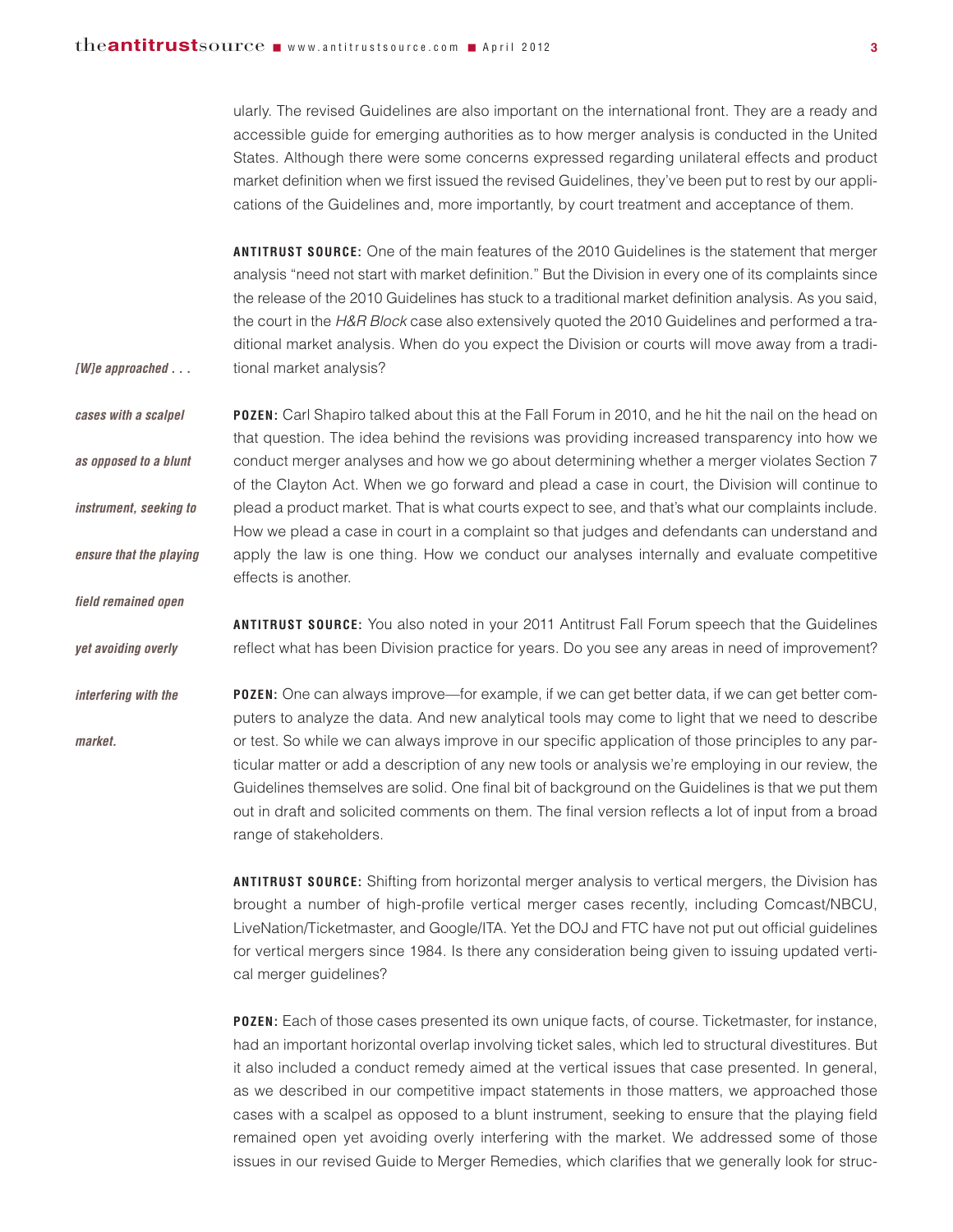tural remedies in the horizontal merger context but we will not shy away from conduct remedies in the vertical merger context and also provides significant transparency into that analysis.

In terms of your specific question on vertical merger guidelines, I don't see us updating the guidelines any time soon. But you never know what my successors may choose to do, so I don't want to foreclose the possibility. More generally, however, our Merger Remedies Guide and competitive impact statements describe the sort of considerations that drive our analysis of vertical mergers.

**ANTITRUST SOURCE:** The *Wall Street Journal* and others have recently commented on what they perceive to be escalating tensions between the DOJ and FTC on clearance issues. <sup>2</sup> What are your thoughts on this perception? Is there any consideration being given to reviving the Clearance Agreement from 2002?

**POZEN:** Those reports are old news, and exaggerated. Our relationship with the FTC is as strong as it ever has been and has been strong since I walked in the door in 2009. Contrast that to what we walked into in 2009. There had been very public disagreements between the Department and the FTC on reverse payments' legal analysis and on the Department's report on Section 2 of the Sherman Act. AAG Varney withdrew the Section 2 report. She noted that tremendous work and effort went into it and that it was a valuable resource, but that it no longer reflected the views of the Department. So that brought the Department and the FTC much closer. In the reverse payments area, we had an opportunity to work with the Solicitor General's Office and the FTC on the *Cipro* case and then again on the *K-Dur* case to develop a position regarding reverse payments that is a rebuttable presumption. The two agencies grew much closer in their analysis on those issues. We also worked on the revised Horizontal Merger Guidelines, which was a great success. And with respect to clearance, virtually all matters are cleared with absolutely no issue because there's a clear division of responsibilities between the two agencies. There are certain industries that are evolving and changing where we both have expertise. But we don't fight about those areas. We work together to ensure the best results for consumers. That was the attitude that Christine Varney championed and I have carried forward.

Also worth noting is we've just inaugurated working sessions with the FTC. We had our first one on February 28. In past eras with different budgets, there were management retreats attended by both FTC and Division officials. We can't do that now in view of today's budgets, so we approached the FTC about working sessions that would allow us to hone our skills together. Jon Leibowitz and I kicked off the February session, and it was a packed house at the FTC conference center and people participated via video conference. We discussed some of the issues involved in government litigation to help hone our skills. I'm hoping that's a legacy that will be carried forward, helping to improve what is already a good working relationship.

**ANTITRUST SOURCE:** The U.K. is evaluating the possibility of consolidating the Competition Commission and the Office of Fair Trading; France recently merged its competition agencies into a single Autorité de la Concurrence; and under Brazil's new competition law, the former triangular institutional system is being merged into one agency, the Administrative Council for Economic Defence (CADE). What are your views on this trend towards streamlining agencies and their func-

<sup>2</sup> Thomas Catan, *This Takeover Battle Pits Bureaucrat vs. Bureaucrat*, WALL ST. J., Apr. 12, 2011, *available at* [http://online.wsj.com/](http://online.wsj.com/article/SB10001424052748703784004576221100894386950.html?mod=WSJ_hp_MIDDLENexttoWhatsNewsThird) [article/SB10001424052748703784004576221100894386950.html?mod=WSJ\\_hp\\_MIDDLENexttoWhatsNewsThird.](http://online.wsj.com/article/SB10001424052748703784004576221100894386950.html?mod=WSJ_hp_MIDDLENexttoWhatsNewsThird)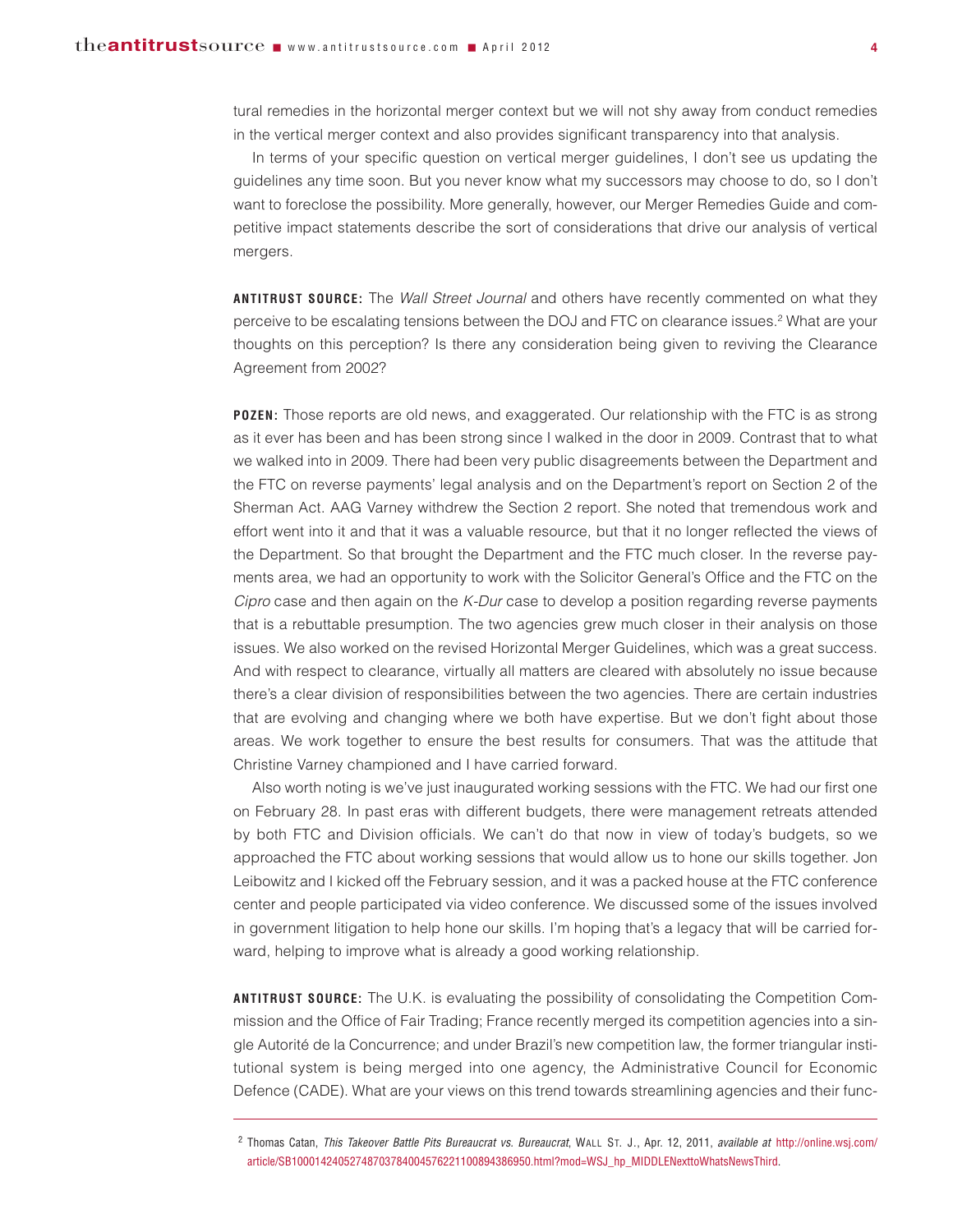tions? Do you think there are reasons that may justify a merger of the antitrust responsibilities of the DOJ and the FTC?

**POZEN:** Some of these issues were raised in my oversight hearing. I will say the same thing here: We live in the system that we live in, and I'm not going to comment on any potential changes. We do the best we can with the system we have.

**ANTITRUST SOURCE:** The Division was successful in blocking the *H&R Block* merger in court. What, from your perspective, are the key lessons from the case?

**POZEN:** There has been a trend of defendants seeking to move antitrust cases to their home turf through motions to change venue. One of the first things that the defendants did in *H&R Block* was to try to move this case to Kansas City. We resisted the motion and won. So one important lesson is to anticipate and be prepared to resist forum shopping.

With regard to the merits decision, Judge Beryl Howell's opinion was terrific and incredibly thorough. As others have noted, her eighty-plus page opinion reads like an antitrust treatise. She went through the documents, testimony, and other evidence and carefully applied the law to the specific facts of the case. It's a great precedent that will be guiding merger law for years to come. In terms of litigation, Joe Wayland, our Deputy AAG for litigation, led an excellent team. He's an innovative trial lawyer and approached the case with an interesting, compelling strategy. He believes in telling a clear story, and in *H&R Block* we told that story through the merging parties' own documents and executives, whom we called in our case as hostile witnesses. And his opening and closing statements were extremely persuasive because they made it clear that precedent supported the government's case. He made it very clear to the judge that we were well within the existing jurisprudence of the D.C. Circuit and that liability should be found. And finally I'll again highlight the Judge's extensive reliance on the revised Horizontal Merger Guidelines. Her citations affirmed our view that the revised Guidelines and the increased transparency they bring to the merger review process are a significant contribution. Overall, *H&R Block* was a great victory for the Division—our first litigated merger victory since 2003.

**ANTITRUST SOURCE:** The Division recently announced that it closed several investigations into the wireless industry, namely Google's acquisition of Motorola Mobility and the acquisitions by Apple, Microsoft, and Research in Motion of certain Nortel patents. The Division's closing letter<sup>3</sup> indicated that the basis for the Division's concern was raising rivals' costs or foreclosure, which are concerns more common under Section 2 than Section 7. Is this an example of an investigation concerned with "exclusionary conduct"—something recognized for the first time as a possible Section 7 concern in the 2010 Merger Guidelines—rather than unilateral or coordinated conduct?

**POZEN:** Those cases were interesting because they dealt with the intersection of antitrust law and intellectual property. We have a history at the Division of trying to find the right balance between protecting intellectual property rights and making sure intellectual property isn't used to harm competition. Those three transactions were before us at the same time, and we engaged in an

<sup>&</sup>lt;sup>3</sup> Statement of the Department of Justice's Antitrust Division on Its Decision to Close Its Investigations of Google Inc.'s Acquisition of Motorola Mobility Holdings Inc. and the Acquisitions of Certain Patents by Apple Inc., Microsoft Corp. and Research in Motion Ltd. (Feb. 13, 2012), *available at* http://www.justice.gov/atr/public/press\_releases/2012/280190.htm.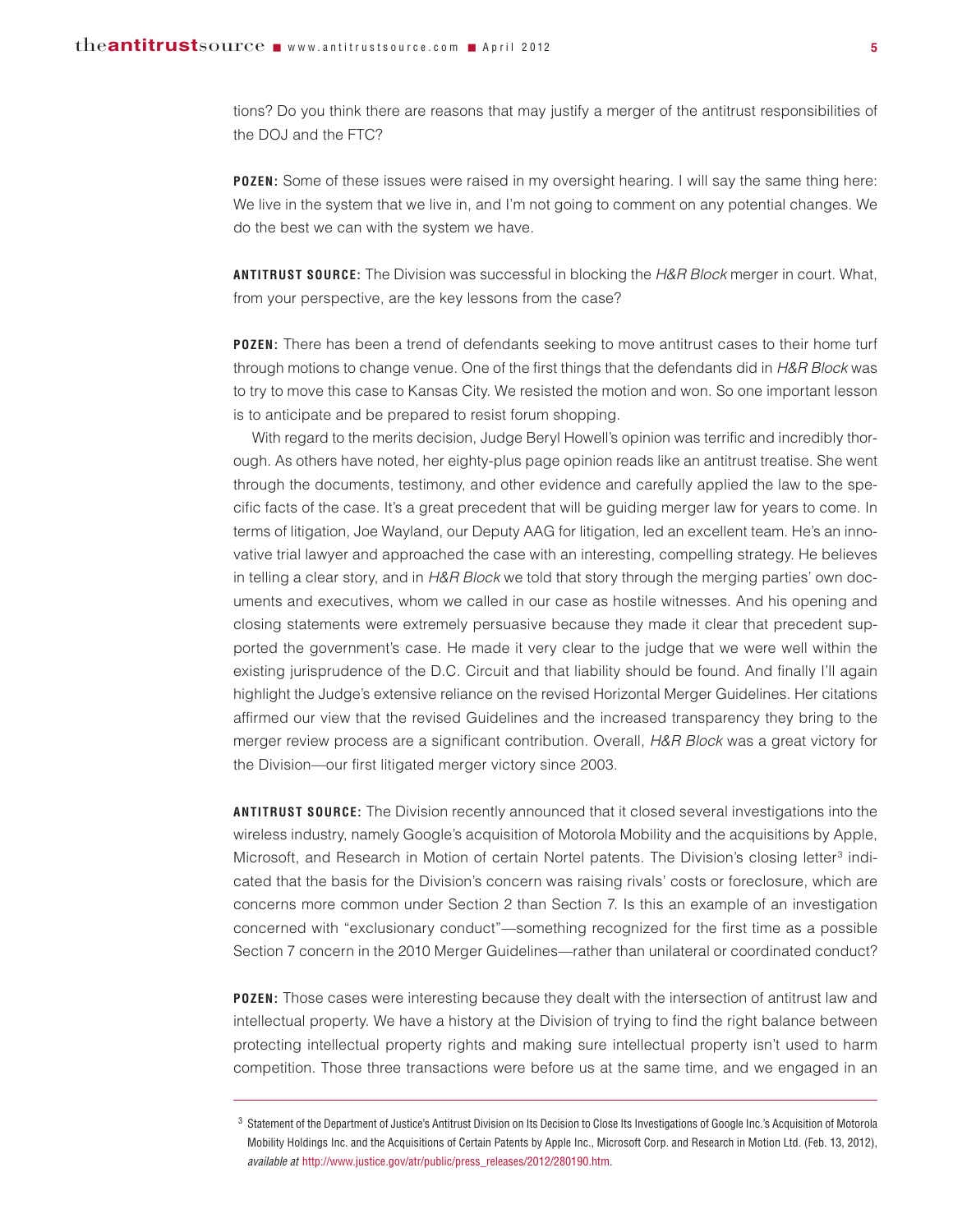*The antitrust laws as*

*be applied effectively to*

extensive review of them, including by our intellectual property experts in our Legal Policy Section. We concluded that the proposed transactions did not violate Section 7 because they did not increase any incentive or ability to harm competition. But we also indicated in our closing statement that we would be monitoring the situation, particularly the ways that standard essential patents are utilized. Regarding your specific question, we analyzed the transactions as vertical mergers, so the revised Horizontal Merger Guidelines were not specifically at issue. Our closing statement provides a detailed explanation of our analysis.

**ANTITRUST SOURCE:** The closing statement suggests that the Division's decision was based in part on public commitments by Google, Apple, and Microsoft concerning their licensing policies. Why was the Division content to rely on a public commitment, rather than a consent decree in this case?

**POZEN:** Competition in the relevant markets is significantly affected by market participants' interactions with standard-setting organizations, as well as associated FRAND and RAND commitments. Microsoft and Apple made commitments not to seek injunctions, and that was important to our analysis. Google also made commitments, which, as we noted in our statement, were not as robust as Apple and Microsoft's commitments. We considered all three letters when we assessed the competitive effects. *written and interpreted are extraordinarily flexible, and they can*

**ANTITRUST SOURCE:** An argument that one often hears and was advanced in the *Microsoft* case was that antitrust is ill-suited to high-technology industries as they undergo rapid change because large market shares are necessary to reward firms for the risks of innovating. What are your thoughts on this view? Was this a consideration in the *AT&T/T-Mobile* case? *any industry, including technology industries.*

> **POZEN:** I strongly disagree with that view. The antitrust laws as written and interpreted are extraordinarily flexible, and they can be applied effectively to any industry, including technology industries. That being said, we are of course mindful of the potential for rapid change in any technology industry we investigate. But we have to make sure that there aren't bottlenecks in these rapidly expanding markets and that the playing field is open and fair. The key is to strike the right balance. To achieve that balance, as I said before, when assessing remedies in this area, we employ a scalpel as opposed to a blunt instrument. Here at the Division we have a group of career lawyers who are experts in analyzing technology markets. They have worked in evolving technology industries covering lots of different sectors, including telecommunications, health care, and software. Our *H&R Block* case, for instance, involved do-it-yourself tax software. Technology is so important to our world and very important to the U.S. economy. Innovation is how our economy grows, and allowing competition to flourish ensures that innovation thrives.

> **ANTITRUST SOURCE:** A number of representatives in Congress wrote a letter to President Obama asking him to approve the AT&T/T-Mobile transaction. They pointed out, among other things, that it would bring jobs back to America from overseas and could create tens of thousands of new jobs for Americans. To what extent does the Division consider factors extraneous to the competitive implications of a transaction?

> **POZEN:** The antitrust laws ensure an open and fair playing field, allowing competition to flourish. Competition drives innovation, and innovation is what drives our economy and creates jobs.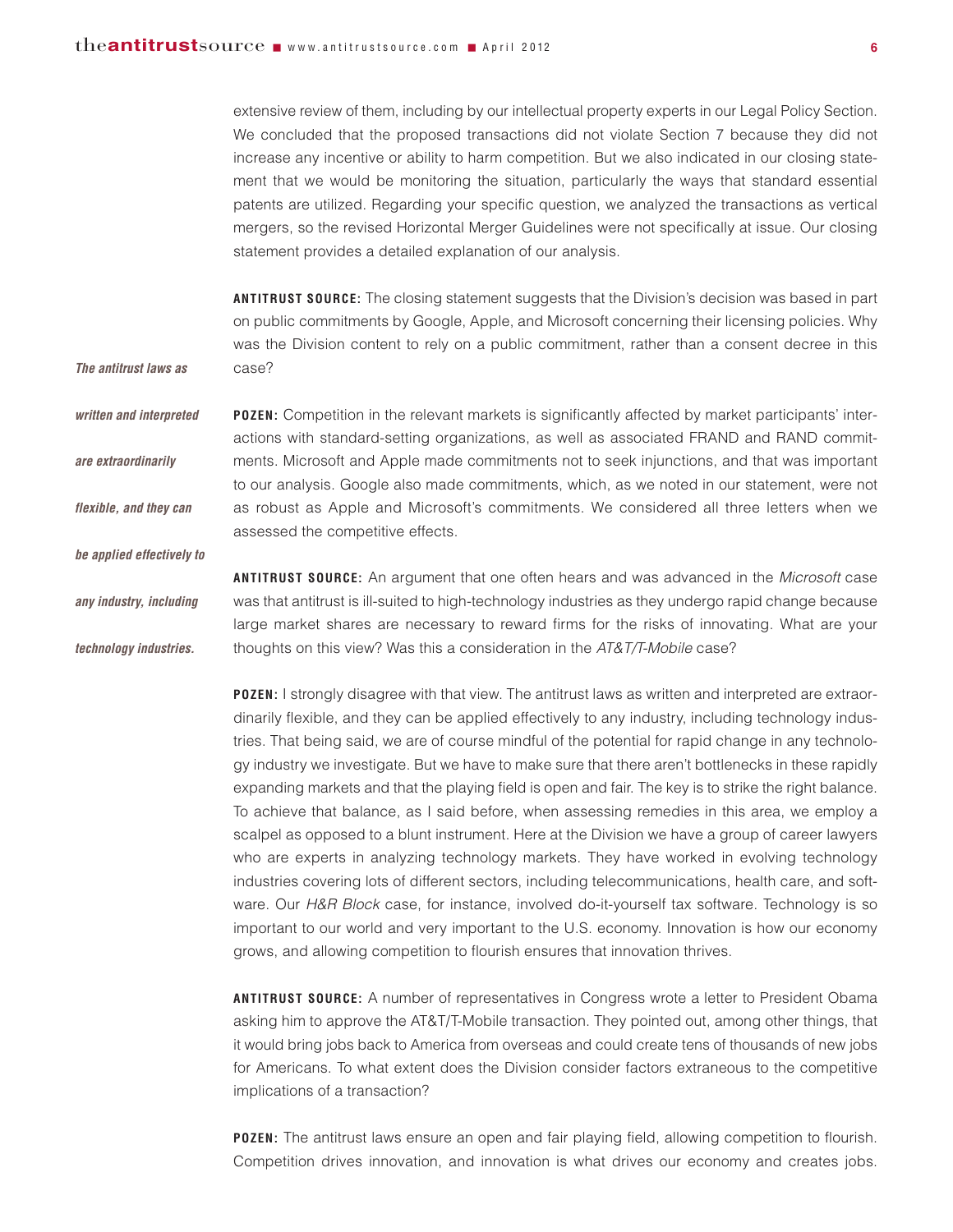That's how job creation fits into our mission—promoting competition is what leads to a more robust economy.

**ANTITRUST SOURCE:** In 2010, the Antitrust Division and the Department of Agriculture held a series of workshops to explore competition issues affecting the agricultural sector. What did the Division learn from this process and will there be a report this year about its findings?

**POZEN:** Those workshops were an incredible undertaking. Our Legal Policy Section and our special advisor for agriculture Mark Tobey worked closely with the USDA and forged a strong partnership in the process of setting up those workshops and going forward after them. The Secretary of Agriculture and the Attorney General were both personally engaged and attended the workshops. Those workshops explored the intersection of agriculture policy and competition. At typical antitrust conferences, the audience is full of antitrust lawyers and business executives. In contrast, our workshops were attended by industry participants—farmers and ranchers. And we provided an open microphone where people could raise issues with us and the USDA. We learned so much about what was going in the industry. We learned a lot about the intersection of the agricultural policy and antitrust. And we carry that with us every day. That learning has, for instance, helped inform our enforcement actions in the agricultural section, including the Dean Foods/ Foremost merger and our *George's* action in the Shenandoah Valley. That learning has also helped us in matters where we didn't bring an enforcement action, such as the Perdue/Coleman matter, where we issued a closing statement explaining our approach to the issues. I have an article in *Antitrust* magazine discussing some of these issues. <sup>4</sup> The hearings also strengthened our relationship with USDA.

**ANTITRUST SOURCE:** MFN clauses appear to have received a lot of attention at the Division, including the Division's challenge to Blue Cross Blue Shield of Michigan's use of MFN clauses in its contract with providers and reports of investigations of health plans' use of similar provisions in other states. What has prompted the recent interest in these contractual provisions?

**POZEN:** That action grew out of our investigation of Blue Cross Blue Shield of Michigan's attempt to acquire Physicians Health Plan of Mid-Michigan (PHP). The proposed acquisition would have resulted in market shares exceeding 90 percent in certain areas within Michigan. We told the parties that we were going to challenge that transaction, and they abandoned it. In the course of that investigation, we came across the MFNs that Blue Shield was using in Michigan. Our complaint lays out our allegations in detail, but in short we found the MFNs to have distorted competition and stifled the growth of rivals and their potential to undermine Blue Cross's market power. In general, we're very concerned about the lack of entry in markets characterized by high market shares. We made clear at the time we brought the case that we were going to look across the health care industry at these kinds of contractual arrangements, and we continue to do so. That's prompted us to look at MFNs in other industries. It's not that all MFNs lead to competitive harm. But we take a close look at them when employed by firms with significant market power, not only in the health care sector but also in other industries.

<sup>4</sup> Sharis A. Pozen, Agriculture and Antitrust: Dispatches and Learning from the Workshops on Competition in Agriculture, ANTITRUST, Spring 2012, at 8.